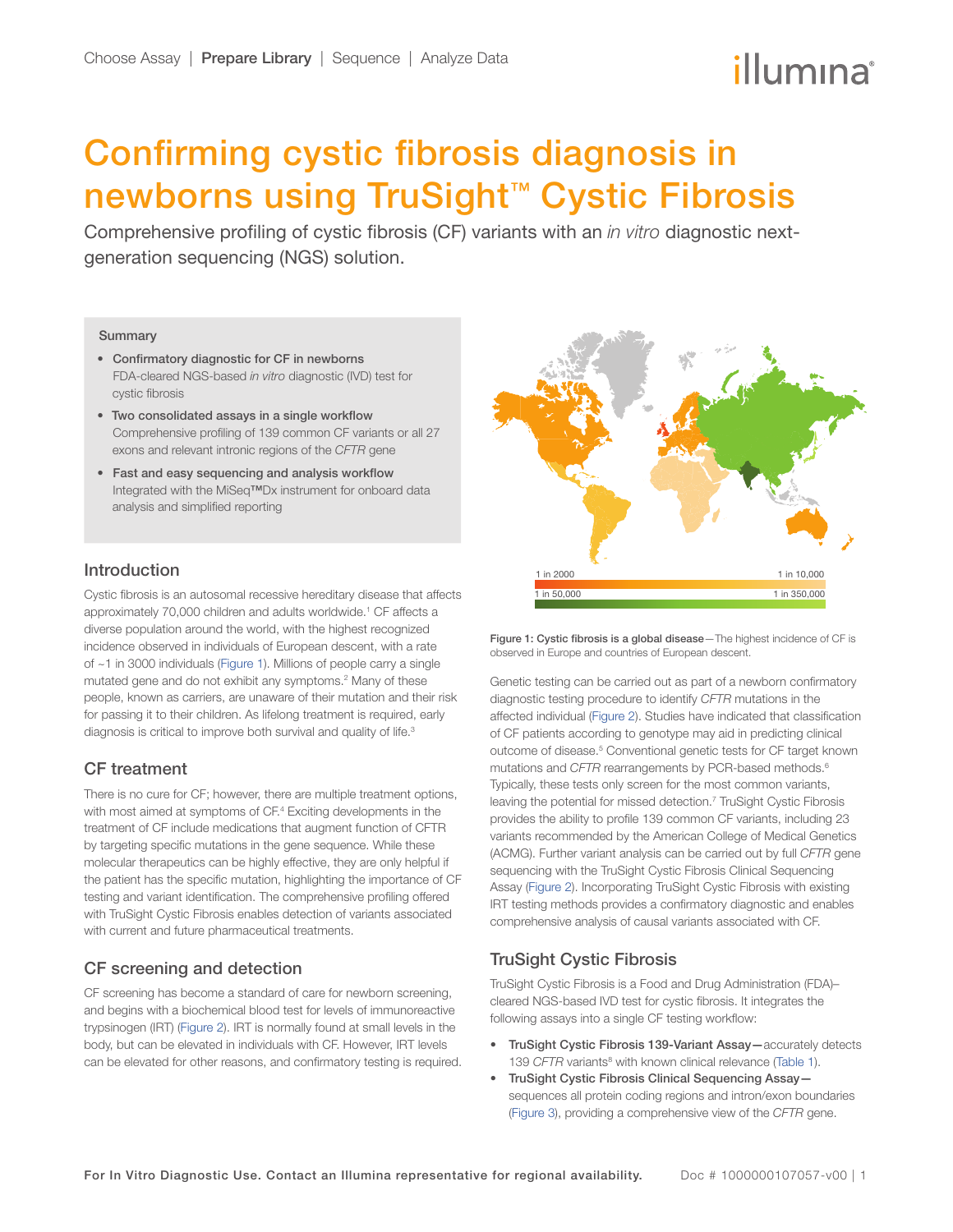<span id="page-1-0"></span>

Figure 2: Newborn CF testing—Newborn screening for CF begins with a test for IRT levels in blood. Confirmatory testing involves a chloride sweat test and/ or genetic tests for mutational analysis. The TruSight Cystic Fibrosis 139-Variant Assay is ideal for initial testing with an extensive panel of 139 *CFTR* variants. Subsequent variant analysis can be carried out by full *CFTR* sequencing with the TruSight Cystic Fibrosis Clinical Sequencing Assay.

#### TruSight CF workflow

Customers choose which assay to perform at the beginning of the test by selecting the appropriate analysis module in Local Run Manager (LRM). Users then prepare sample libraries and load them on to the MiSeqDx instrument for sequencing (Figure 4). Data are analyzed with the appropriate software automatically when the run is complete [\(Figure 5\)](#page-2-0). TruSight Cystic Fibrosis enables reflex testing by providing an assay configuration whereby the same libraries prepared for one assay can be used for the other, saving time and resources. For more information, see the [Intended Use Statements](#page-3-8) or read the package insert.

#### Table 1: TruSight Cystic Fibrosis 139-Variant Assay assesses 139 CF variants, including 23 variants recommended by ACMG

| <b>R347P</b> | $1717 - 1G > A$ | 3849+10kbC>T    |
|--------------|-----------------|-----------------|
| G85E         | G542X           | W1282X          |
| <b>R117H</b> | G551D           | $711+1G > T$    |
| $621+1G > T$ | R553X           | <b>R560T</b>    |
| <b>R334W</b> | 2184delA        | $1898 + 1G > A$ |
| A455F        | $2789 + 5G > A$ | N1303K          |
| $I507$ del   | $3120+1G > A$   | R1162X          |
| F508del      | 3659delC        |                 |

Only a subset of variants included in the assay are listed. To view the full list of variants in the TruSight Cystic Fibrosis 139-Variant Assay, visit [www.illumina.com/](http://www.illumina.com/TruSightCysticFibrosis) [TruSightCysticFibrosis.](http://www.illumina.com/TruSightCysticFibrosis)



Figure 3: *CFTR* regions sequenced with the TruSight Cystic Fibrosis Clinical Sequencing Assay—*CFTR* regions sequenced by the assay include protein-coding regions across all exons, intron/exon boundaries, ~100 nt of flanking sequence at the 5' and 3' UTRs, two deep intronic mutations (1811+1.6kbA>G, 3489+10kbC>T), two large deletions (CFTRdele2,3, CFTRdele22,23) and the PolyTG/PolyT region.

## Sequencing on the MiSeqDx Instrument

The MiSeqDx instrument is the first FDA-regulated IVD NGS system (Figure 4). Designed specifically for the clinical laboratory environment, the MiSeqDx instrument offers a small footprint (0.3 square meters), an easy-to-use workflow, and data output tailored to the diverse needs of clinical labs. Taking advantage of proven Illumina sequencing by synthesis (SBS) chemistry, the MiSeqDx instrument provides accurate, reliable screening and diagnostic testing.



Figure 4: MiSeqDx Instrument—The FDA-regulated MiSeqDx instrument offers a simple workflow, a user-friendly software interface, and highly accurate data.

## Highly accurate, easily interpreted results

Results from TruSight Cystic Fibrosis are presented in an easy-to-read fashion that a board-certified molecular geneticist or equivalent can readily interpret. Both assay reports include assay name, sampleID, variant identification, genotypes, and call rate for each sample (≥ 99% of positions must be called for a sample to be considered valid). The TruSight Cystic Fibrosis 139-Variant Assay provides the common name for mutations, in addition to the genomic location. The TruSight Cystic Fibrosis Clinical Sequencing Assay also provides variant type, allelic frequency, genomic coordinate, and sequencing depth for each identified variant ([Figure 6](#page-2-0)). In addition to reports generated by Local Run Manager software, users have access to raw data files for convenient storage.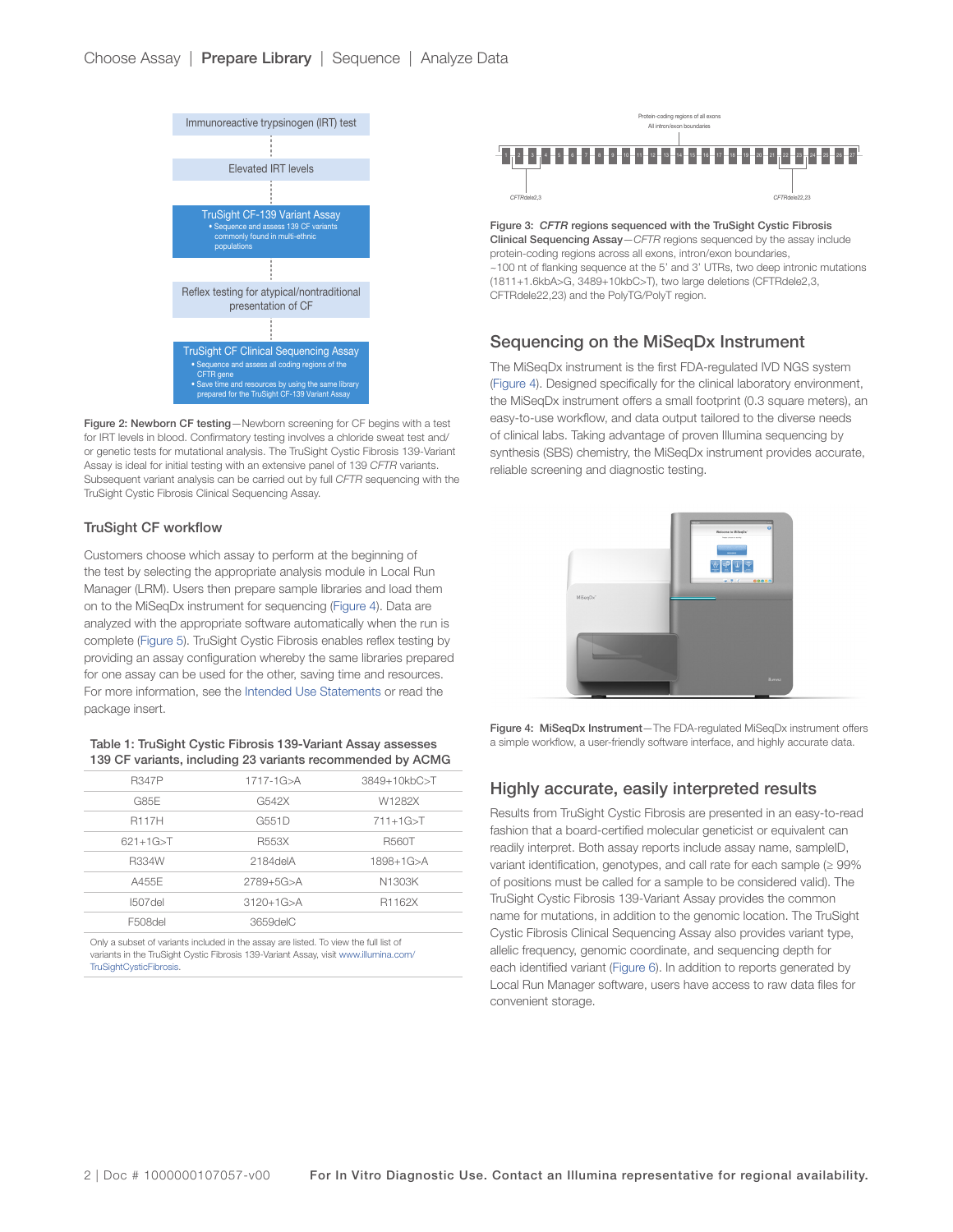<span id="page-2-0"></span>

| Choose assay                             | Prepare library*                | Sequence*          | Analyze data              |
|------------------------------------------|---------------------------------|--------------------|---------------------------|
|                                          | <del>.</del>                    |                    | <b>IL</b>                 |
| Assay options:                           | $8 \text{ hrs}^{\dagger}$       | $~10$ hrs          | Local Run Manager Module: |
| 1. TruSight CF 139-Variant Assay         | <b>TruSight Cystic Fibrosis</b> | MiSeqDx Instrument | 1. CF 139-Variant 2.0     |
| <b>or</b>                                |                                 |                    | <b>or</b>                 |
| 2. TruSight CF Clinical Sequencing Assay |                                 |                    | 2. CF Clinical Seq 2.0    |

Figure 5: TruSight Cystic Fibrosis workflow-TruSight Cystic Fibrosis offers a streamlined, integrated workflow that includes library preparation, sequencing, and data analysis and reporting for the TruSight Cystic Fibrosis 139-Variant and Clinical Sequencing Assays.

\* TruSight Cystic Fibrosis enables reflex testing by providing an assay configuration whereby the same libraries prepared for one assay can be used for the other. † Library prep time depends on sample throughput and may vary.

#### FOR IN VITRO DIAGNOSTIC USE

|  |  |  | Select a sample to display variant information |
|--|--|--|------------------------------------------------|
|  |  |  |                                                |
|  |  |  |                                                |

**Let Export Lot Tracking Data**  $\triangle$  Export Data

#### Double click on Comment column to add/edit comment

| ✔<br>0.00%<br>Negative<br>Negative Control<br>$\checkmark$<br>Sample 91<br>100.00%<br>$\checkmark$<br>Sample 92<br>100.00%<br>$\checkmark$<br>Sample_93<br>100.00% | <b>SAMPLE NAME</b> | <b>SAMPLE CALL RATE</b> | <b>PERFORMANCE</b> | <b>CONTROL</b> | <b>COMMENT</b> |
|--------------------------------------------------------------------------------------------------------------------------------------------------------------------|--------------------|-------------------------|--------------------|----------------|----------------|
|                                                                                                                                                                    |                    |                         |                    |                |                |
|                                                                                                                                                                    |                    |                         |                    |                |                |
|                                                                                                                                                                    |                    |                         |                    |                |                |
|                                                                                                                                                                    |                    |                         |                    |                |                |
| $\checkmark$<br>Sample 94<br>100.00%                                                                                                                               |                    |                         |                    |                |                |
| $\checkmark$<br>Sample_95<br>100.00%                                                                                                                               |                    |                         |                    |                |                |
| $\checkmark$<br>Sample 96<br>100.00%                                                                                                                               |                    |                         |                    |                |                |
| $\checkmark$<br>Positive<br>Positive Control<br>100.00%                                                                                                            |                    |                         |                    |                | $\mathbf{v}$   |

#### Sample 96 Variant Information

| <b>MUTATIONS NAME</b> | <b>MUTATIONS TYPE</b> | dbSNP rsID  | <b>CFTR GENE REGION</b> | <b>GENOME LOCATION</b> | <b>CDNA NAME</b>  | <b>PROTEIN NAME</b> | <b>RESULT</b> |  |
|-----------------------|-----------------------|-------------|-------------------------|------------------------|-------------------|---------------------|---------------|--|
| A455E                 | <b>SNV</b>            | rs74551128  | Exon 10                 | 117188849              | c.1364C > A       | p.Ala455Glu         | <b>HET</b>    |  |
| F508del               | <b>DIV</b>            | rs113993960 | Exon 11                 | 117199645              | c.1521 1523delCTT | p.Phe508del         | <b>HET</b>    |  |

Figure 6: Data analysis output with LRM-Results from TruSight Cystic Fibrosis are presented in an easy-to-read fashion.

## **Summary**

TruSight Cystic Fibrosis offers the TruSight Cystic Fibrosis 139-Variant Assay and the TruSight Cystic Fibrosis Clinical Sequencing Assay in a single solution. TruSight Cystic Fibrosis can be integrated into newborn CF testing for mutational analysis. The TruSight Cystic Fibrosis 139-Variant Assay provides an extensive panel of *CFTR* variants, including 23 common ACMG variants. For deeper insights into CF, the TruSight Cystic Fibrosis Clinical Sequencing Assay enables sequencing of the *CFTR* gene to provide a comprehensive genetic view not available using standard molecular genotyping panels.

#### Learn more

To learn more about TruSight Cystic Fibrosis, visit [www.illumina.com/](https://www.illumina.com/TruSightCysticFibrosis) [TruSightCysticFibrosis.html.](https://www.illumina.com/TruSightCysticFibrosis)